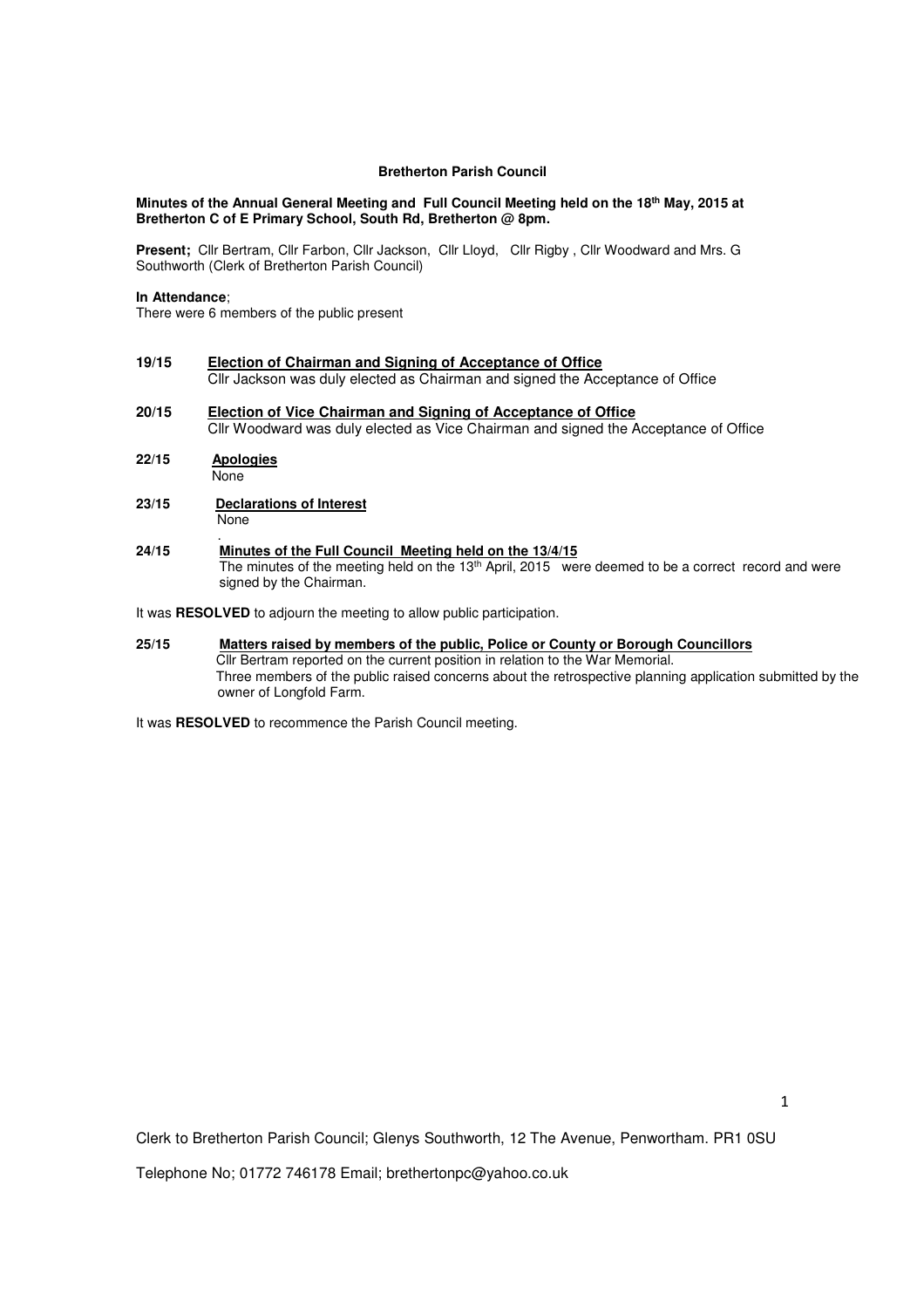### **26/15 Planning 26.01/15 Planning Applications:**

| Ref                                      | <b>Location</b>                                                                               | <b>Details</b>                                                                                                                                                                                                                                                            | <b>Decision</b>                                                                                                                                  |
|------------------------------------------|-----------------------------------------------------------------------------------------------|---------------------------------------------------------------------------------------------------------------------------------------------------------------------------------------------------------------------------------------------------------------------------|--------------------------------------------------------------------------------------------------------------------------------------------------|
| 15/00301/TPO<br>15t15ree15/0030<br>1tree | Bond Villa, North Rd,<br>Bretherton B                                                         | Works to trees protected by<br>89/01092/TOP. G1 group of<br>Beech Trees-crown raise to<br>clear 5.2m over highway and<br>reduce lower long limbs over<br>highway to suitable secondary<br>branches. Deadwood over<br>50mm, fell and remove T1 and<br>T <sub>2</sub>       | It was <b>RESOLVED</b> to<br>question the need to remove<br>and fell T1 and T2 as they<br>are not damaged or in a<br>position to damage property |
| 15/00350TCON                             | 123 South Rd,<br><b>Bretherton</b>                                                            | Removal of Conifer in rear<br>garden                                                                                                                                                                                                                                      | It was <b>RESOLVED</b> to make<br>no comment                                                                                                     |
| 15/00416/SCOPE                           | Golden Acres Ltd,<br>Plock Farm, Liverpool<br>Rd, Bretherton                                  | Scoping Opinion for<br><b>Environmental Statement.</b><br>pursuant to Regulation 13 of<br>the Town and County Planning<br>(Environmental Impact<br>Assessment ) (Amendment)<br>Regulations 2015), associated<br>with the production complex at<br>Plocks Farm, Bretherton | It was <b>RESOLVED</b> to make<br>no comment                                                                                                     |
| 15/00371/LBC                             | <b>Potting Sheds</b><br>Belonging To Bank<br><b>Hall Bank Hall Drive</b><br><b>Bretherton</b> | Listed Building Consent for the<br>redevelopment of the potting<br>sheds to create a new visitors<br>centre.                                                                                                                                                              | It was RESOLVED to make<br>no comment                                                                                                            |
| 15/00372/FUL                             | <b>Potting Sheds</b><br>Belonging To Bank<br><b>Hall Bank Hall Drive</b><br><b>Bretherton</b> | Redevelopment of existing<br>potting sheds to a new visitors<br>centre (resubmission of<br>11/00763/FUL - time expired)                                                                                                                                                   | It was RESOLVED to make<br>no comment                                                                                                            |
| 15/00409/NLA                             | Long Fold Farm<br>Doles Lane<br><b>Bretherton</b>                                             | Retrospective application for<br>the erection of two buildings<br>associated with the operation<br>of a micro-light airfield                                                                                                                                              | It was RESOLVED on a<br>majority vote, to object to the<br>application on the grounds<br>set out in Appendix A                                   |

Clerk to Bretherton Parish Council; Glenys Southworth, 12 The Avenue, Penwortham. PR1 0SU

Telephone No; 01772 746178 Email; brethertonpc@yahoo.co.uk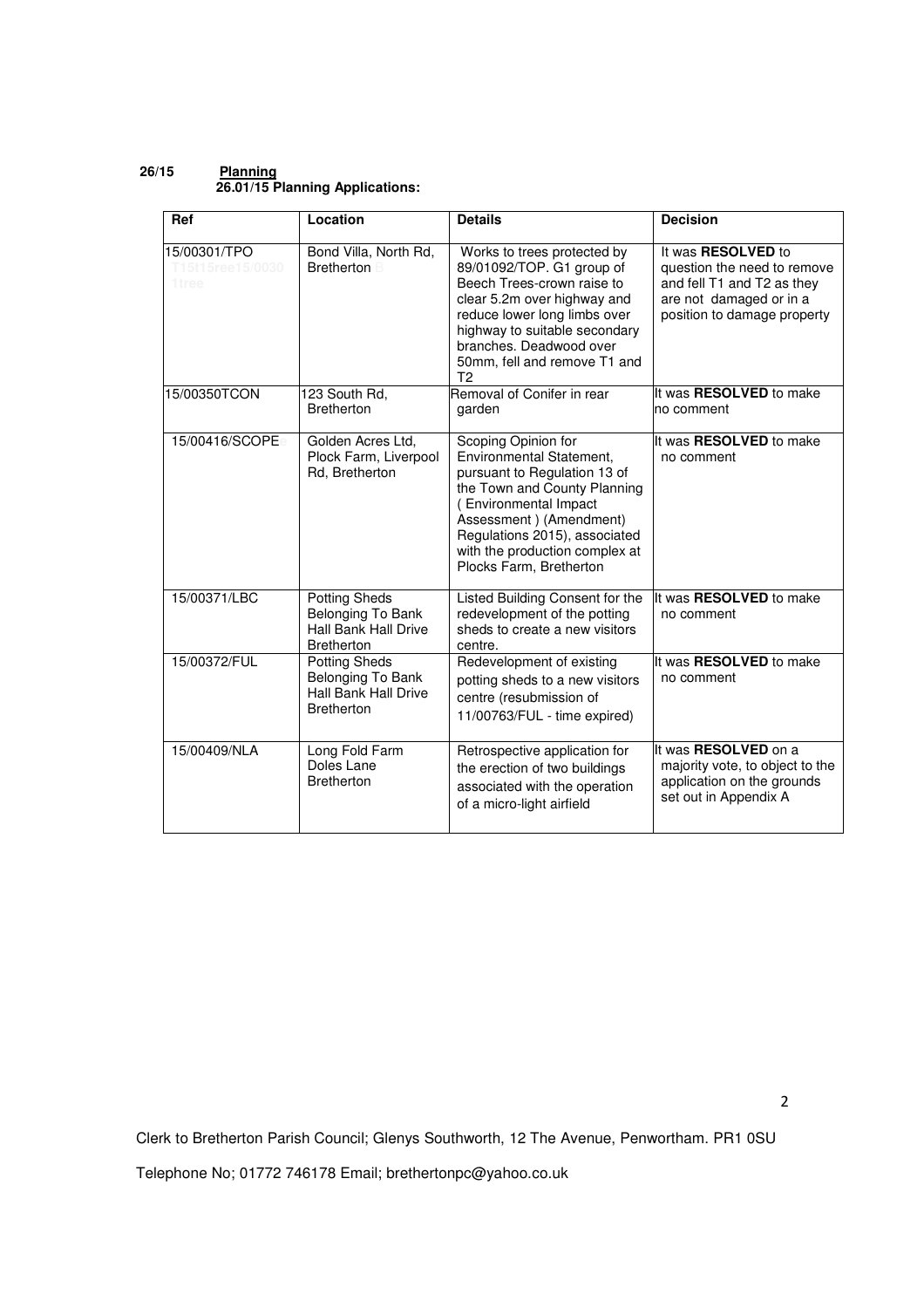# **27/15 Finance**

### **27.01/15 Payment**

It was **RESOLVED** to pay the following invoices. The invoices having been inspected/authorized by Cllr Rigby and Cllr Lloyd.and Cllr Lloyd and Cllr Jackson in respect of Cheque No 1362

| Cheque<br>No. | Recipient                               | <b>Description</b>            | <b>Amount</b><br>£ |
|---------------|-----------------------------------------|-------------------------------|--------------------|
| 1357          | Glenys Southworth April Salary          | April salary                  | 152-88             |
| 1358          | Glenys Southworth April Expenses        | <b>April Expenses</b>         | 68-21              |
| 1359          | Countrywide Ground Maintenance<br>April | Work undertaken in April      | 270-00             |
| 1360          | John Lawson                             | Internal Audit Report         | $50 - 00$          |
| 1361          | <b>WEL Medical Ltd</b>                  | Defibrillator Box             | 648-00             |
| 1362          | <b>Broker Network</b>                   | Insurance Cover for 2015-2018 | 577-29             |

### **27.01/15 Monitoring Statement**

It was RESOLVED that monitoring statement for the period to the 30/4/15 be approved and the Chairman signed the statement on behalf of the Parish Council.

#### **28/15 2013-14 Expenditure and Income**

It was **RESOLVED** to note the Expenditure and Income Reports for the 2014-15 Financial Year

#### **29/15 Internal Audit**

It was **RESOLVED** to note the contents of the Internal Auditors Report.

#### **30/15 Summer Newsletter**

It was RESOLVED to agree the contents of the Summer Newsletter. The Closing Date for items being the 20/6/15.

- **31/15 Asset Register for insurance purposes**  It was **RESOLVED** to agree the contents of the Asset Register as at 1/4/15
- **32/15 General Power of Competence.**

It was **RESOLVED** to adopt the General Power of Competence.

**35/14 Attendance at the Local Association of Parish Councils Conference on the 6/6/15**  It was **RESOLVED** that Cllr Woodward should represent the Parish Council at the Conference.

#### **36/15 Village Plan**

It was **RESOLVED** to develop a Highways and Transportation questionnaire.

- **37/15 Play Area Inspection Rota**  It was **RESOLVED** to note the arrangements for the inspection of the Play Area.
- **38/15 Membership of CPRE**  It was **RESOLVED** defer this item to the next meeting so that the cost can be determined.
- **39/15 Annual Accounts 2014-15 for External Auditor**  It was **RESOLVED** to approve the Annual Accounts.
- **40/15 Operation of the mobile speed camera (SPID)**  It was **RESOLVED** to accept John Pigott's kind offer to continue operating the Speed Camera

3

Clerk to Bretherton Parish Council; Glenys Southworth, 12 The Avenue, Penwortham. PR1 0SU

Telephone No; 01772 746178 Email; brethertonpc@yahoo.co.uk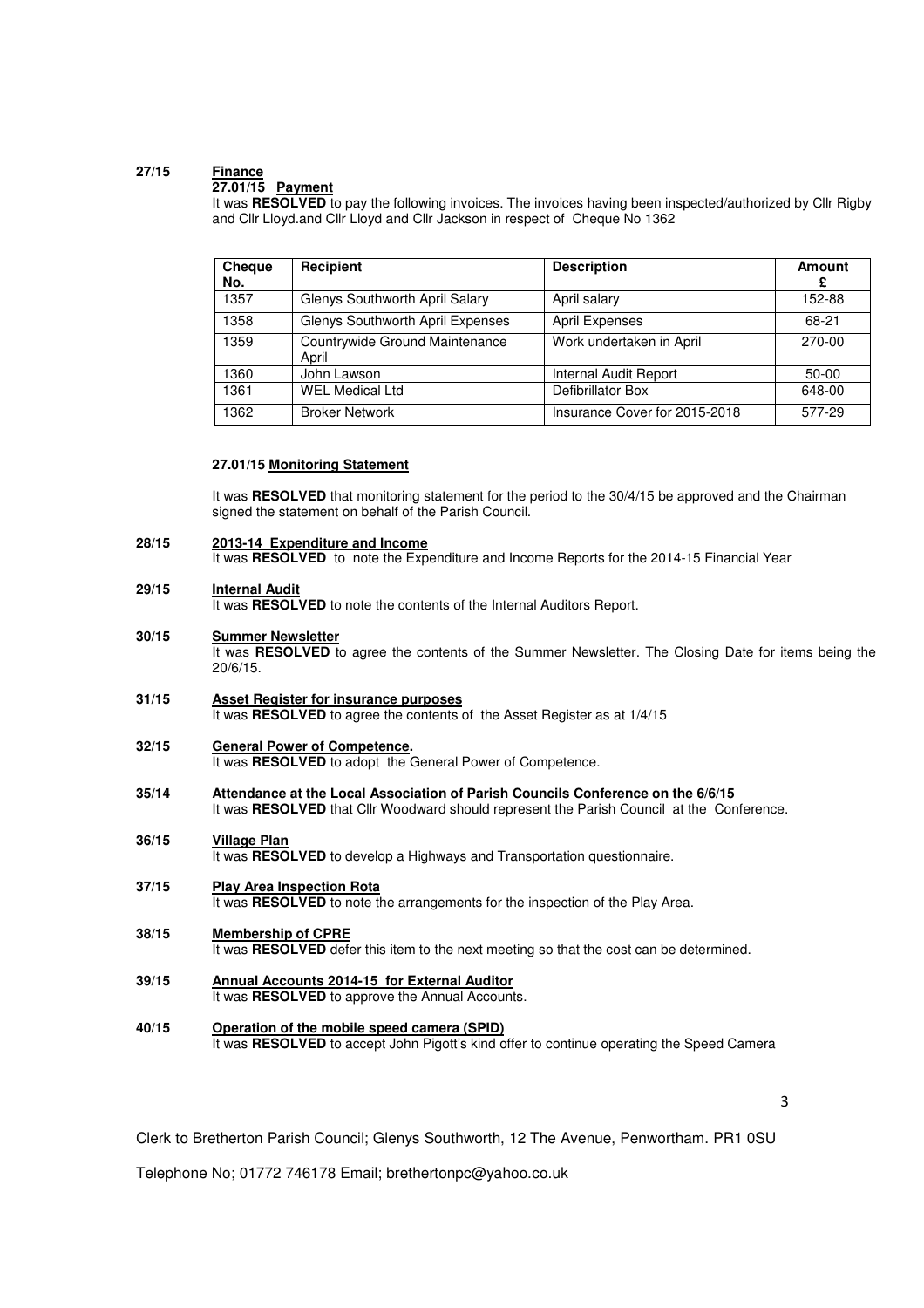| 41/15 | <b>Report on Bus Services</b> |  |
|-------|-------------------------------|--|
|       |                               |  |

It was **RESOLVED** to note the contents of the Report and that Cllr Lloyd will represent the Parish Council at future meetings

**42/15 Date of next Meeting**  The next full Parish Council meeting will take place on Monday 1st June 2015 at 8pm at Bretherton Endowed C of E Primary School/

### **43/15 Exclusion of Press and Public**  It was **RESOLVED** to exclude the Press and Public due to the confidential nature of the business to be transacted in the next agenda item.

#### **44/15 Insurance arrangements 2015/16**

It was **RESOLVED** that the insurance cover for the next three years be awarded to the Broker Network

There being no further business the Chairman closed the meeting at 9.30pm.

Signed………………………………………………………

Position……………………………………………………..

Date…………………………………………………………

Clerk to Bretherton Parish Council; Glenys Southworth, 12 The Avenue, Penwortham. PR1 0SU Telephone No; 01772 746178 Email; brethertonpc@yahoo.co.uk